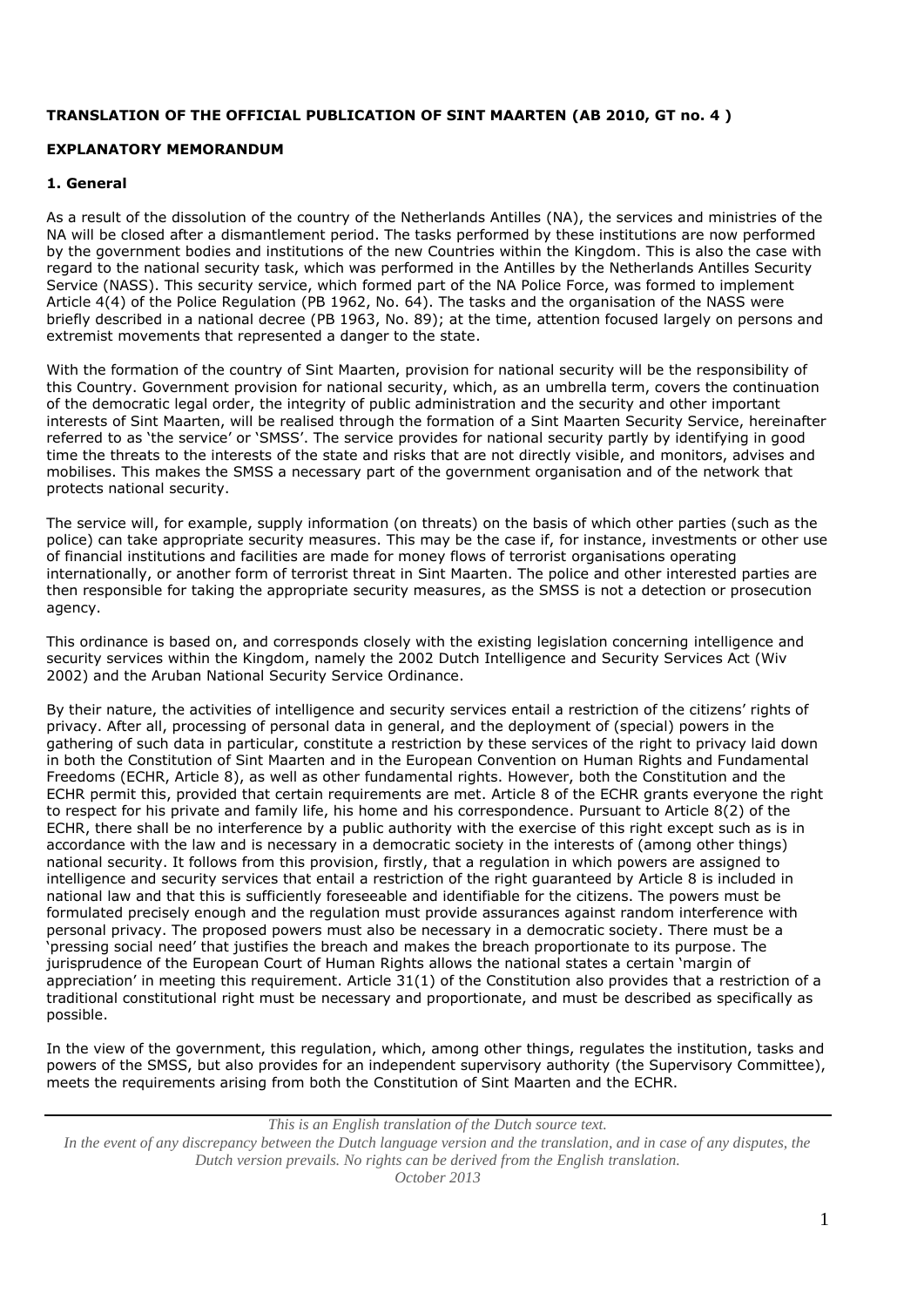In the formation of a security service such as the SMSS, the government devoted special attention to the operation of this organisation within the framework of principles underlying a democratic state under the rule of law, as applying in Sint Maarten. There is inevitably a degree of tension here between these principles and the working methods of such a service. A democratic state under the rule of law cannot generally function well without a high degree of open government and effective political and judicial control. A security service, however, only functions effectively if its activities remain unnoticed as far as possible and are not public. This means that the SMSS, in terms of open government and control, cannot be equated with other government services that operate in the field of general administration. For this reason, it is not only important to record the rules with which the SMSS must comply in the performance of its tasks as clearly as possible, but also to describe the special powers that it needs for its work as precisely as possible. It is also important that clear assurances for citizens are included in this ordinance. In view of the nature of the work of the service, the application of the usual supervision of government services is not possible to the same extent, as a result of which provision has been made for adjusted control instruments regarding the tasks performed by the SMSS. This ordinance is formulated in such a way that the presence (or absence) of provisions concerning a number of general principles clearly shows what the SMSS, and in particular the head of the service, must take into account in the performance of its duties. These principles are:

- a. in the performance of its duties, the SMSS is bound by the law (treaties and ordinances) and must work in a proper manner with due care – in this case, this rule, which applies for every government service, is recorded explicitly (Article 2);
- b. the SMSS shall continually keep the Prime Minister, Minister of General Affairs, hereinafter referred to as 'the Minister', informed of its activities and of the information obtained in this which is important for him, as only in this way can he bear full ministerial responsibility for the operation of the SMSS and meet his control and supervisory tasks in relation to the service (Article 3(2));
- c. there shall be a supervisory mechanism, to which end it is laid down in law that in addition to the supervision of the Minister, additional supervision of the performance of the tasks of the SMSS is performed by the Supervisory Committee (Chapter 11);
- d. when gathering data, the SMSS should always have a concrete goal that falls within the statutory duties of the service. This means that gathering of data by the personnel for purposes that fall beyond the tasks set (or without a specific purpose) is not permitted (Article 9);
- e. the SMSS does not concern itself with the detection of offences (Article 4(2) and 7(3));
- f. for the application of special powers, there is a consideration framework embedded in the ordinance: necessity, subsidiarity and proportionality (Chapter 5, in particular Article 26);
- g. the categories of persons who may be the subject of an investigation are described exhaustively; in other words, neither the personnel nor the head are permitted to gather data on other persons (Article 10);
- h. inquiries concerning persons may not be specifically directed at a person's religion or belief, race, health or sexual life (Article 10(2));
- i. when and how the data gathered by the SMSS is obtained must always be recorded (Article 9(4));
- j. the work of the SMSS is never associated with the application or threat of physical or mental violence (as may be the case, for example, with the police). This latter principle leads, among other things, to the absence of powers for SMSS personnel to use violence;
- k. in connection with the possibility for the Minister to take disciplinary measures, the personnel (and the head) are civil servants, within the meaning of the National Ordinance substantive civil servants law (PB 164, No. 59) Article 4(1) and Article 7(1)). A special position is assigned to the SMSS itself, within the framework of the accountable system, in connection with the creation of financial control consistent with the duties of the service (Chapter 14).

# **2. The draft in outline**

This concerns a government service, the operations of which, by their nature, inevitably lead to infringements of the constitutional rights of the citizens at certain times. Chapter 2, Constitutional Rights, of the Constitution van Sint Maarten requires that provision for infringements of the constitutional rights of the citizens are always laid down at the level of the national ordinance. This applies, for example, for Article 5 (the right to respect of privacy), Article 7 (laying down the right to respect for the privacy of the home) and Article 8 (confidentiality of correspondence and telephone conversations) of the Constitution of Sint Maarten. The government therefore decided to lay down the tasks of the SMSS in a national ordinance.

# **2.1. General provisions**

The terms frequently occurring in the ordinance are defined in Chapter 1. The term 'data processing' (or processing of data) holds a key position in the performance of the tasks by the service. This concerns processing of data in the broadest sense of the word. The definition concerns the processing of personal data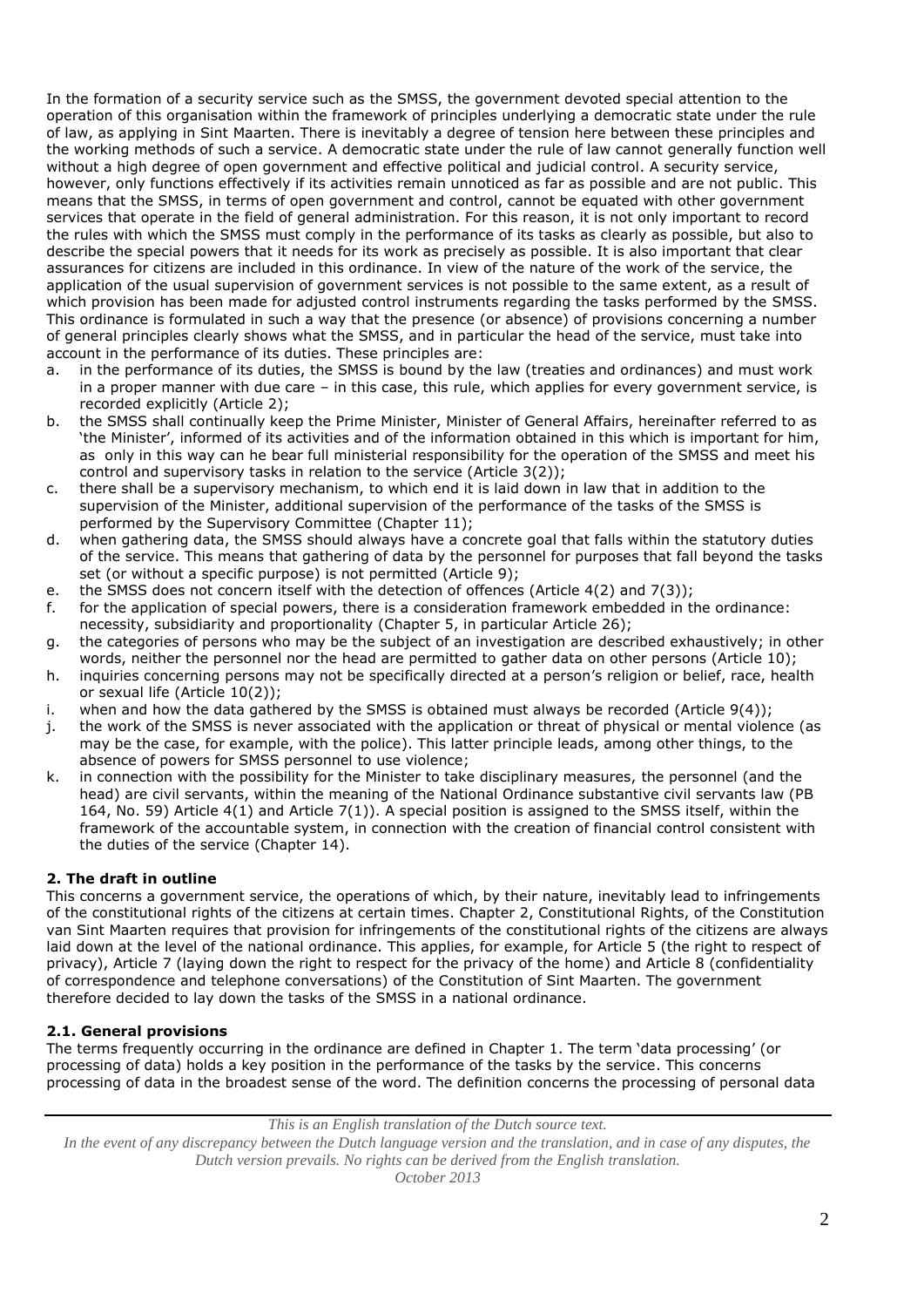and other data. 'Personal data' are all data relating to an identifiable or identified individual natural person. The term 'other data' may concern, for example, data concerning a particular organisation, such as the financial data of the organisation, or certain social phenomena.

# **2.2. Objectives and tasks of the SMSS**

Chapter 2 concerns the tasks of the SMSS. The term 'national security' is used as an umbrella criterion for the performance of the tasks of the service. The term 'national security' is drawn from Article 8 of the European Convention for the Protection of Human Rights and Fundamental Freedoms (ECHR). The first paragraph of the aforementioned Article lays down the right to privacy. National security is one of the objective criteria on the grounds of which the government may restrict this right (grounds for restriction, Article 8(2)). In the jurisprudence of the European Court of Human Rights (ECHR), a 'wide margin of appreciation' is allowed for the definition of the term 'national security'. The term 'national security' is not only intended to cover the performance of the tasks by the service, but also to regulate and limit the performance of those tasks. It can be deduced from the jurisprudence of the ECHR concerning Article 8 that national security may, for example, be at issue in the violation of state and military secrets, the call to, and approval of violence, the performance of terrorist activities and the publication of confidential information in documents that could cause harm to the operation of a country's national security service. Partly in view of the interpretation of the term 'national security' in common parlance, this adequately defines the activities of the SMSS. The statutory definitions of the tasks of foreign intelligence and security services also show that these must primarily perform activities in relation to 'national security' or equivalents thereof.

However, the service also performs activities that do not involve infringements of constitutional rights.

The underlying objective of the activities of the SMSS is expressed in Article 3. The fundamental interest of the citizens in the continuation of the existing constitutional system, both in Sint Maarten and throughout the entire Kingdom, normally referred to as the 'democratic legal order', can be classed under the umbrella term of national security, together with other interests such as integrity, security and other serious interests of state. Generally formulated tasks follow from this umbrella objective of 'national security', which, in turn, lead to concrete actual tasks that are aimed at identifying the risks that threaten the democratic rule of law, among other things, and at making proposals for measures to be taken to reduce or control those risks. There must be facts and circumstances that give rise to serious suspicions that there are (or may be) risks to national security before work arises for the SMSS. This entails an important restriction of the authorisation to gather data. The SMSS must always give the Minister sound reason to assume that the gathering of data on persons and organisations is (or was) necessary in connection with the tasks assigned to the service in relation to national security. The SMSS also conducts security investigations into persons who hold key positions for the country or elsewhere in Sint Maarten (for example in the business community) that provide a possibility of harming national security, i.e. positions involving confidentiality. A security investigation is conducted only if the person concerned has given written consent for its institution (Article  $3(1)(b)$ ).

Finally, the service is mandated with a task on the level of promoting security. This task is of a preventive nature and includes advising on measures to be taken to protect state secrets (Article  $3(1)(c)$ ).

Chapter 2 then covers the minimum requirements that the head of the SMSS and the personnel must meet and the other responsibilities of the head. It also explicitly provides that the head and the personnel have no detection authorisation. The SMSS is therefore not a service charged with executive powers.

The principle of ministerial responsibility applies in full, as a result of which the Minister can impose further rules concerning the organisation, working method and management of the service if he considers this necessary, for example, following talks in the Council of Ministers, on the grounds of an explicit request from Parliament (Article 8).

The head of the SMSS is appointed on the joint nomination of the Minister and the Minister of Justice. The aim of this is to provide a sound basis for the cooperation which will exist in practice between the services operating in the judicial chain, such as detection services and the Department of Public Prosecutions on the one hand, and the SMSS on the other. See also Chapter 10.

It is a fact that a security service cannot function effectively without a high level of confidentiality. The head therefore bears a special responsibility. He must provide for effective protection against disclosure of all information held by the SMSS and of the sources of that information. His responsibility for the security of the persons involved in gathering data is directly related to this (Articles 5 and 6).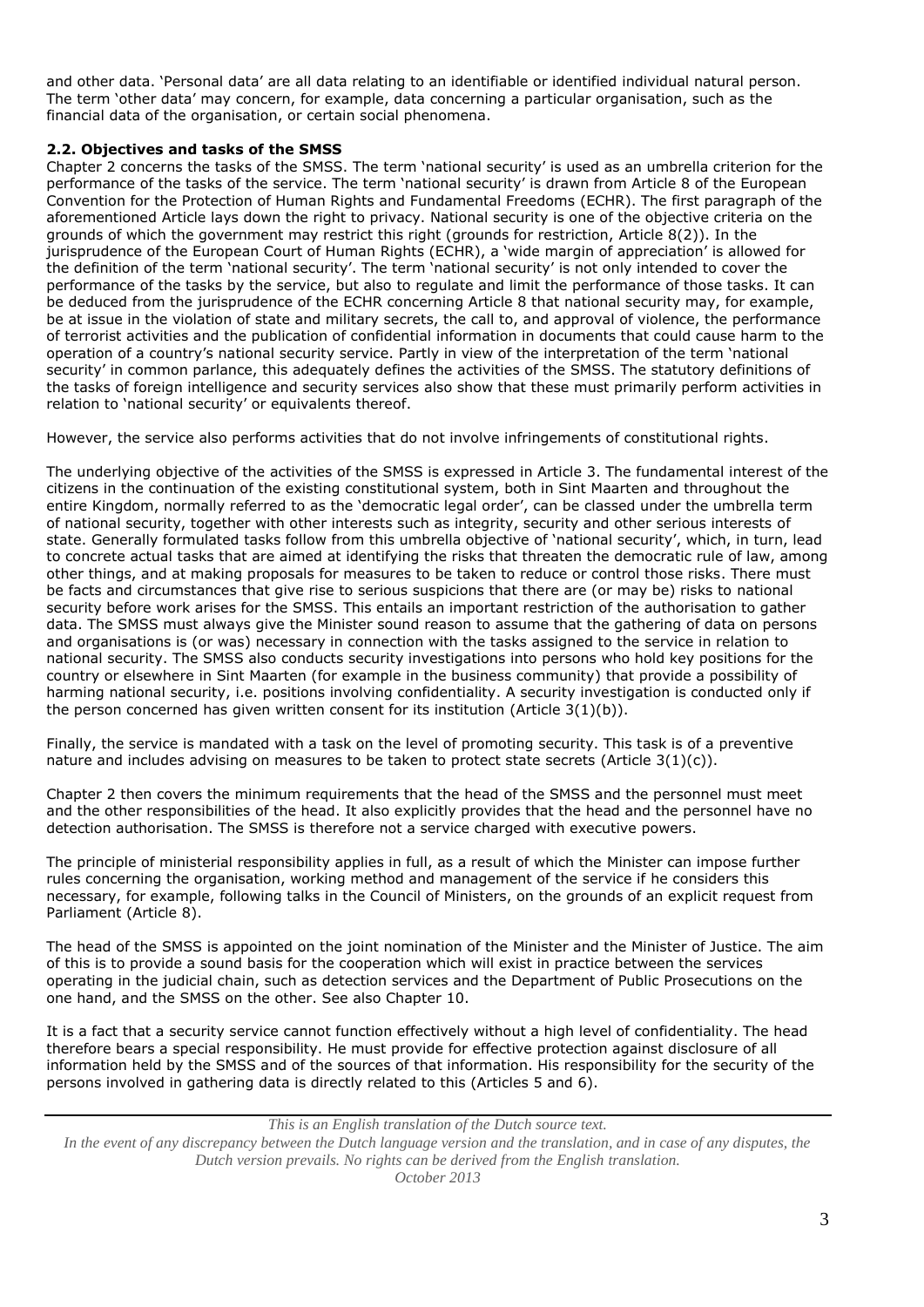# **2.3. General provisions concerning the processing of data**

The SMSS conducts investigations into potential threats to our national security. As part of those investigations, the SMSS processes data: this is the core business of the service. With regard to the data processing, as defined in Article 1 of the ordinance, a number of general provisions are laid down in Chapter 3. These provisions therefore apply to all forms of data processing, such as the gathering of data and the provision of data. Moreover, a number of special additional provisions are laid down in the ordinance with regard to some specific forms of data processing, such as the gathering and provision of data by the services. This is discussed later in this explanatory memorandum.

Chapter 3 (Article 9) provides, among other things, that the processing of data is justified only in observance of the requirements laid down by or pursuant to the ordinance, that data processing may take place for a specific purpose only and then only to the extent necessary for proper performance of the tasks of the service. Processing must also comply with the law and take place in a proper manner with due care. Furthermore, the data must be provided with an indication of the degree of reliability or a reference to the document or the source from which the data are derived. The latter is important in order to determine the value that must be assigned to particular data, which is important in view of the potential repercussions for the person or organisation to which the data relate.

Investigations by the SMSS may concern persons and organisations regarding which it is necessary to gather and record data. The categories of persons who may be the subject of investigations are described exhaustively in Article 10, and personnel are not permitted to gather (or save) data on other persons. This Article therefore prevents random maintenance of files on everyone who resides in Sint Maarten. Moreover, investigations concerning persons may not be specifically directed at a person's religion or belief, race, health or sexual life.

Finally, Article 11 provides that incorrect data must be improved and that personal data that are no longer necessary must be deleted and destroyed in accordance with rules laid down by national decree.

# **2.4. General powers to gather data**

The general powers referred to in Chapter 4 include the gathering of data from public sources and obtaining information from persons and institutions. Obviously, no further rules or conditions need be set with regard to the former activity: what every citizen has a right to is also permitted for government services. This includes for instance consulting newspapers, television and the internet. The situation is somewhat different when information is obtained from individual citizens and institutions. The main rule here is that those who are contacted are free to provide or not to provide the required information; in general terms, there is no obligation to provide assistance for the activities of the service, including the provision of information. Article 14(3) makes an exception to this principle. A person responsible for the management of a government service must provide the head of the SMSS with the required information on request. To the extent that this concerns information that is subject to a special confidentiality obligation, provision is made for a special procedure that should contribute towards a good consideration of interests. If the relevant information is then provided, the special rules applying to such provision do not apply in that case.

It also follows from the text of Article 14 that a party responsible for data processing (such as a bank) is not required to provide data to the SMSS. However, if the responsible party does decide to provide data to the SMSS, this Article provides that the rules applying for the responsible party with regard to the provision of such data do not apply (indemnification provision). Thus, for example, the processing of certain (personal) data is often justified only for a particular purpose, where often, as a secondary purpose, no provision is made for any supply of data to the SMSS. In cases of that kind, in accordance with Article 14(4), the legal provision concerning objective-bound processing is derogated, so that the provision to the SMSS can take place legitimately.

# **2.5. Special powers to gather data**

In addition to the general powers to gather data, for which Chapter 4 lays down rules, the ordinance also provides for the possibility for the service to apply 'special powers' in data gathering. These powers are generally deployed secretly and are often more far-reaching in nature with regard to the privacy of citizens. Partly in view of this, the deployment of these special powers is permitted only in the case of inquiries by the service in relation to the task imposed in Article 3(1)(a), i.e. in inquiries into (unidentified) threats to the national security of Sint Maarten (Article 15). These special powers may not, therefore, be deployed in security investigations.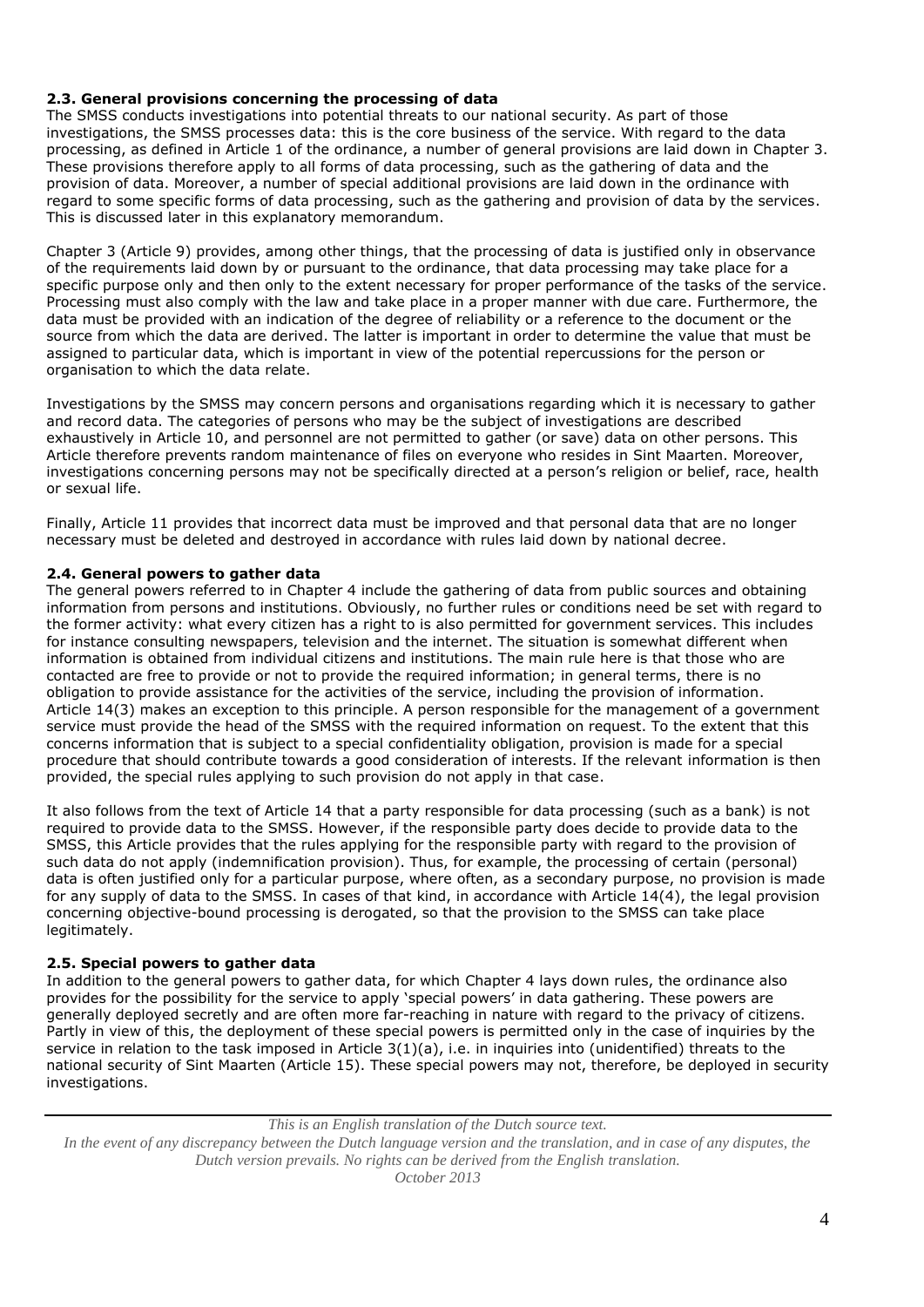The special powers are listed exhaustively in Article 17. This concerns the following special powers:

- a. the observation of natural persons or goods and the recording of data in that regard, with or without the aid of observation and recording tools;
- b. following of natural persons or goods and the recording of data in that regard, with or without the aid of tracking devices, locating equipment and recording tools;
- c. entry to and searching of enclosed locations;
- d. opening and inspection of closed objects;
- e. tapping, recording and monitoring of conversations, telecommunications or automated data transfers by technical means;
- f. the incorporation and deployment of legal entities to prepare and support operational activities;
- g. the deployment of natural persons, not being personnel, who are mandated, with or without the use of an assumed identity or capacity, occasionally or for a specific term, under the responsibility and on the instruction of the service, to:
	- 1° gather specific data concerning organisations or persons which may be of importance for the performance of the service's tasks,
	- 2° the promotion or taking of measures and the performance of actions as referred to in Article 23(3) to protect the interests to be represented by the service.

Efforts have been made in this ordinance to formulate the special powers as free of technology as possible, in view of the rapid rate of technological development, and with as little risk of outdating as possible.

However, as it cannot be ruled out entirely that, for example, as a result of technological or other developments, possibilities become available to gather data that cannot be based on one of the powers provided for in Article 17(1), Article 25 provides for a regulation on the basis of which, under special conditions, the relevant action can nevertheless be performed (or the relevant tools can be deployed). In that case, the government must submit a draft national ordinance regulating this to Parliament within six months of granting consent for this. If this does not take place, continued application of this is no longer justified.

Further rules, both general and tailored to the relevant special powers, are laid down in Article 17 and in the subsequent Articles. Among other things, this involves rules that provide for the granting of consent (by the competent institution), the procedure to be followed for obtaining consent and the assessment framework to be used.

In general, the prior written consent of the Minister is required for the use of one of the special powers described in Chapter 5, or of the head on behalf of the (mandate of the) Minister (Article 16(1)). The head can delegate this power to a subordinate member of his personnel, but must immediately report this to the Minister. The deployment of weightier methods such as opening letters, tapping telephone calls and entry to residential properties without the consent of the occupant requires the prior written consent of the Minister in each case (Article 17(3)). Such consent applies for three months only and can be extended at the written request of the service. In addition, the authorisation of a judge employed at the Court of First Instance, sitting in Sint Maarten, is required for opening letters without the consent of the addressee.

Articles 18 up to and including 22 lay down specific rules with regard to a number of special powers. Where necessary, this is discussed in more detail in the Article by Article section of this explanatory memorandum. The assessment framework to be observed in the application of these special powers is considered here. In addition to the general necessity requirement in Article 15, this assessment framework is developed further in Article 26 and, in line with the requirement for this laid down in the ECHR, aims to provide for an extensive system of assurances that ensure that conflicting interests are assessed with care in each concrete case. Application of special powers must meet the requirements of proportionality (how does the method relate to the seriousness of the situation) and subsidiarity (can a less weighty method be applied). Furthermore, this ordinance provides that a written report of the deployment of special powers must be drawn up in each concrete case. This report serves for the performance of the supervisory tasks of the Minister and the Supervisory Committee.

This ordinance includes a further development of the notification obligation with regard to the exercise of the special power to enter a residential property without the consent of the occupant. Pursuant to Article 7(3) of the Constitution of Sint Maarten, there is an obligation to provide the occupant with a written report of the entry within 48 hours in the event of entry of a residential property without the occupant's consent. It is clear that if it proved necessary for the service to secretly enter a residential property as part of the proper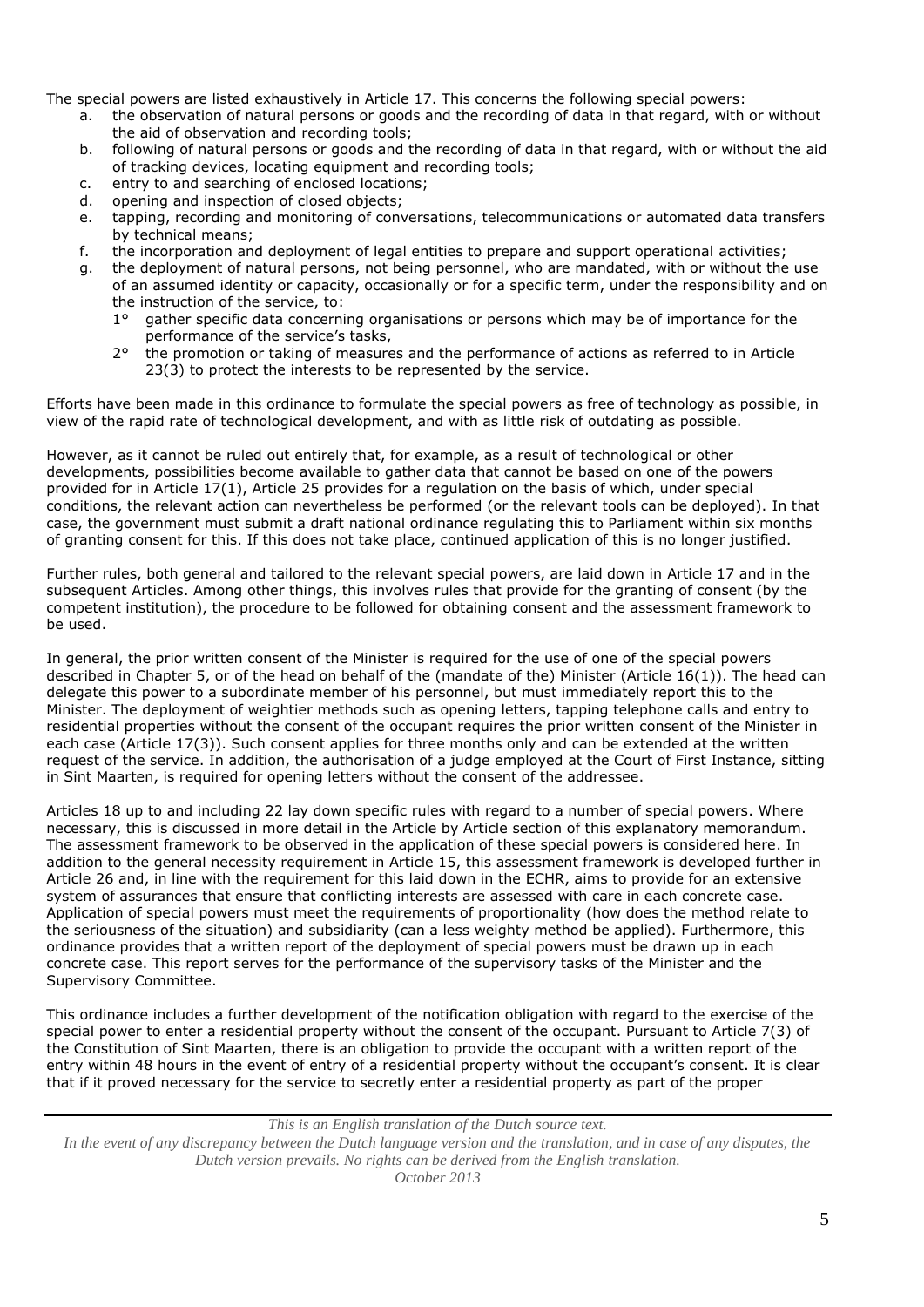performance of its tasks (for example, in order to install a microphone in the property), for the time being there can be no question of issuing a report; after all, that would seriously harm effective performance of the tasks of the service. In the interests of national security, therefore, the Constitution offers the possibility of laying down rules in that regard by national ordinance to defer the issue of the report and, in cases to be laid down by national ordinance, even to omit this if this is permanently counter to the interest of national security. Article 24 of the ordinance further develops the notification obligation, as well as the cases in which there is a reason to postpone the obligation, or in which the obligation lapses. Before determining whether notification (the issue of the report) is possible, it is necessary to investigate first whether this is possible and whether there are any grounds (for postponement or omission) to prevent this. This investigation obligation does not arise until five years after the termination of the special power referred to here and is reinstated each year in the event of grounds for postponement. The assessment of whether there are grounds for postponement is conducted in accordance with the criteria set in relation to a request to view personal data. It should be clear that if a request to view personal data must be rejected, it is not logical to issue notification, particularly since such notification could precisely lead to a request for access (or a complaint). Finally, it is noted that the regulation also provides that the obligation to issue a report lapses if it is established that this is not reasonably possible. The situation in which the person concerned can no longer be localised (for example because that person has left for an unknown destination) must be borne in mind here.

# **2.6. Internal and external provision of data**

Chapter 6 lays down rules concerning the provision of data processed by the SMSS. A distinction is made here between the provision of data within the service and the provision of data to third parties. The provision of data within the service is permitted only to the extent necessary for proper performance of the task assigned to the relevant civil servant; this concerns the expression of the 'need to know' principle (Article 27). Articles 28 *et seq.* provide for a regulation concerning the provision of data to third parties. It should be noted that the ordinance provides for a closed provision system; only in the cases for which the ordinance provides may the SMSS report processed data. This includes the regulation included in Chapter 7, concerning access to personal and other data (since this is also a form of provision).

The following is noted with regard to provision to third parties is concerned ('external provision'). The SMSS gathers and processes data in relation to the tasks assigned to the service by this ordinance, for which, as already explained, various powers can be deployed. On the basis of Article 3(1)(a), the task has been assigned to the SMSS to conduct investigations into, in short, (unidentified) threats to the national security of Sint Maarten (Article 3(1)(a)). It is clear that if these investigations lead to findings such as information on the threat of an attack, or that a certain person wishing to establish himself on the island presents a national security risk, on the basis of which other institutions can take measures that, for example, could eliminate or reduce the identified threat to the national security of Sint Maarten, data must be (able to be) provided (and notices may also be issued). Alongside the task referred to here, the SMSS is also responsible for conducting security investigations. Data are processed in that regard too; those investigations may lead to the conclusion that a certain person must be refused a certificate of no objection, or that such a certificate must be withdrawn. It must also be possible to issue notices on this, not only to the person concerned but also to their (prospective) employer. Finally, the security promotion task regulated in Article 3(1)(c); in that regard too, it must be possible to provide information processed by the service that could, for example, assist in the taking of security measures. In all the cases mentioned, this concerns the provision of data in relation to the proper performance of the tasks of the SMSS. Article 28 provides for a regulation for this form of provision.

In connection with the Minister's responsibility for the SMSS, with the recognition that the data processed by the SMSS may concern (highly) sensitive information, it is considered desirable with regard to the provision of data externally as part of the proper performance of tasks to provide for a system in which the head of the service is granted general or special written permission to provide data. In the view of the government, this provides substantial assurance that the SMSS (and the civil servants who work there) cannot circulate the data gathered without authorisation. The cases in which the head is authorised, in general terms, to provide data as part of the performance of the tasks will be described in a general written authorisation; a general authorisation is expected to cover the majority of the possible issues of data, including from the point of view of efficient performance of the tasks. For each case that is not covered by the general authorisation, special written authorisation must be requested. In particular, these will be the cases which call for an independent assessment by the Minister, in view of the nature of the information and any political and administrative aspects. Naturally, this does not alter the fact that in the cases in which provision is covered by the general authorisation, too, the nature of the notice (or of the data to be provided) may mean that the Minister is information and issues the notice himself; Article 28(2) provides for this.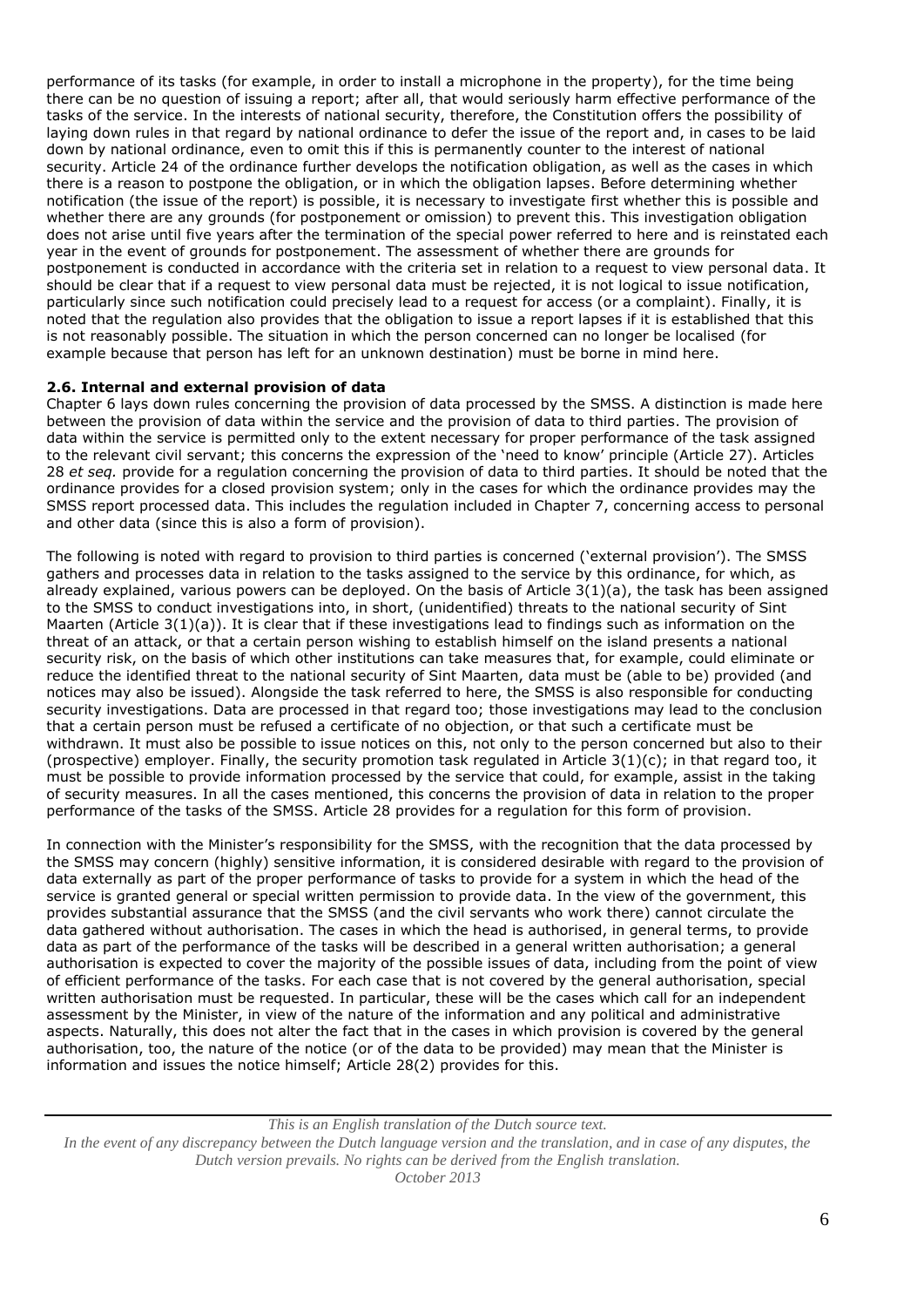The institutions to which data can be provided as part of the performance of tasks by the SMSS are described in more detail in Article 28(1). Pursuant to paragraph 5, every issue of data takes place under two conditions: (1) that the data may be used only for the purpose for which they are issued and (2) that they may be passed on to other parties only with the written consent of the head of the service (in which further conditions may be imposed). The latter condition expresses the 'third party principle'. Apart from the obligation laid down here to invoke this rule as a standard, this rule is a standard condition that is always imposed in exchanges of information between intelligence and security services.

In the interests of supervision by the Minister, the head reports every four months by means of a written report concerning the notices issued on the grounds of the general and special consent granted. A new Minister receives a written review of the general and special authorisations still applicable at that time within 30 days of taking office. That gives him an opportunity to see whether he wishes to pursue a different policy in that regard; the authorisations granted previously remain in effect until such time as they are altered or withdrawn.

In addition to the provision of (personal and other) data as part of the proper performance of tasks, Article 30 of the ordinance provides for the (restricted) possibility (not the obligation) to also provide data in other cases. This firstly concerns the provision of data that may be of importance for the detection and prosecution of criminal offences; Article 30(1), 30(2) and 30(3) develop this in a different way. Moreover, due to the assurances laid down in it (in particular the right of the member of the Department of Public Prosecutions designated for that purpose to view the underlying data for a notice in order to assess the accuracy of that notice), this regulation also applies if the performance of the tasks of the service calls for such a notice. Other cases in which it must be possible to be able to issue notice of data processed by the service are regulated in Article 30(4). If there is evidence of an urgent and serious reason, data may, under certain conditions, be provided to persons and institutions designated by or pursuant to national decree that are involved in the performance of a public task, if that data may be of importance for the protection of the interests for which they are responsible.

Article 32 provides for a further specific regulation for the provision of personal data, the accuracy of which cannot reasonably be established or which were processed more than 10 years earlier and no new data have been processed with regard to the person concerned. The principle is that those data should not be provided. In paragraph 2, an exception to this is made for a limited number of cases in which, pursuant to paragraph 3, accompanying information must be provided in order to place the personal data in the appropriate context.

It is of the greatest importance for citizens that incorrect or incorrectly processed data are corrected or deleted; Article 11(1) lays down rules for this. Provision is also made here for the Minister to issue notice of the improvement or deletion to any recipients of these data.

Finally, a (written) note of the provision of personal data must always be kept. both for internal control and for accounting in connection with supervision (after the event).

# **2.7. Right to access to personal data and other data**

Chapter 7 lays down the main rule that a person concerning whom personal data are recorded may access these, on an application to the Minister, unless this application cannot be honoured on the basis of the grounds for rejection included in this ordinance. Furthermore, every citizen may submit an application to the Minister to access data other than personal data. The procedural rules concerning the application to be submitted, its processing and the grounds on which a request for access may be rejected are laid down in the ordinance.

In principle, applications to access the applicant's own personal data or the personal data of a deceased family member (such as a spouse, child or parent) will be granted, unless they must be rejected on the basis of the grounds for rejection laid down in this ordinance. The SMSS can only perform its statutory duties effectively with a certain degree of confidentiality. Three criteria play a role here: the service must protect the confidentiality of 1. its sources, 2. its *modus operandi* and 3. its current level of knowledge. The request for access can only be granted if the request is explicitly confined to access to non-current personal data on the applicant registered in relation to an investigation concerning which the relevant knowledge is no longer relevant for the proper performance of the tasks of the service. In Article 39, the 'current level of knowledge' ground for rejection, with regard to access to personal data, is developed in more detail. An application to access an applicant's own personal data or those of a deceased close family member or (registered) life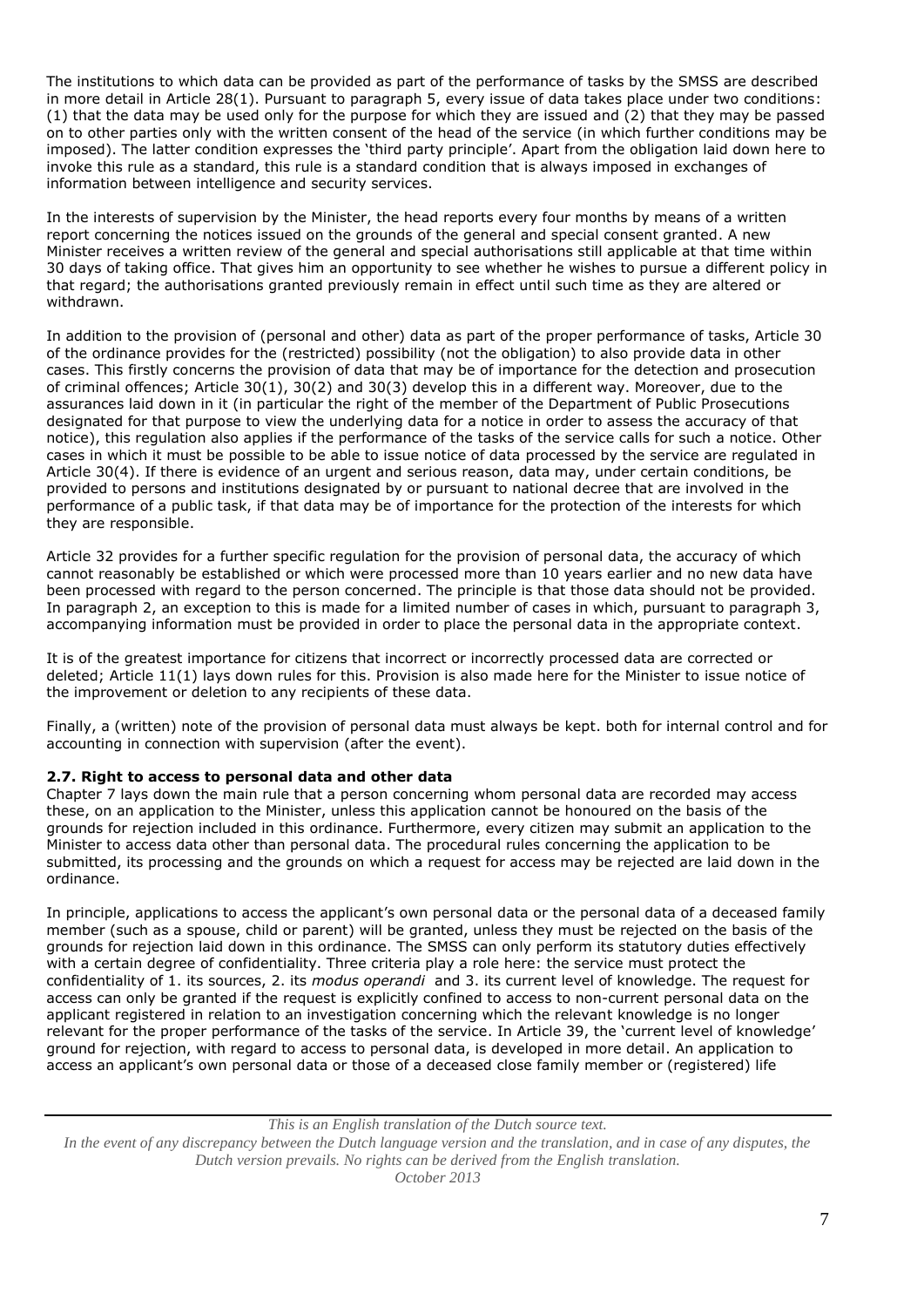partner shall in any event be rejected if data concerning the applicant or the deceased have been process as part of any investigation, unless:

- a.  $1^\circ$  the relevant data were processed more than five years earlier,<br> $2^\circ$  no new data concerning the applicant have been processed sing
	- 2° no new data concerning the applicant have been processed since then in connection with the investigation as part of which the (older) data were processed (if there is a closed investigation and, for example, there has been a correction of incorrect data present, this is not included in the 'processing of new data'), and
	- 3° the data in question are not relevant for any current investigation;
- b. no data have been processed with regard to the applicant.

If, following an assessment in terms of these grounds, access to the relevant personal data proves not to be impermissible on the grounds referred to in this Article, an assessment must then be made in terms of the grounds for rejection as formulated in Article 40. Article 40(1) contains the 'absolute' grounds for rejection, under which data must absolutely be refused; the relative grounds for rejection are laid down in the second paragraph, in which case, consideration of the interests must take place. Thus personal data that provide a view of the sources or *modus operandi* of the service must always be refused on the ground that access to these would harm national security (absolute ground for rejection). The foregoing also applies *mutatis mutandis* for access to personal data of the deceased family members referred to above.

If the assessment in terms of the criteria of Article 39 leads to establishment of the fact that current personal data are involved, the application for access to these must be rejected. It should be clear that in such a case, the fact that there are current data concerning the person concerned cannot be notified, as this provides a view of the current level of knowledge of the service (in particular that the person concerned has attracted the attention of the service, or has done so in the past five years). Conversely, if no personal data at all are recorded, notice of this also provides a view of the current level of knowledge of the service. After all, through such a notice, applicants who know that they could be known to the SMSS due to their actions will discover that their actions have remained hidden to the SMSS. In both cases, it must therefore remain undisclosed whether there are current data or no data. In connection with the general justification requirement for the rejection of an application for access to personal data and the observation that this cannot be honoured in the case in question, this has led to the provision in Article 39(2) that reference to all the grounds for rejection referred to in paragraph 1 should be made only in general terms.

In addition to a regulation for access to personal data, the ordinance provides, in Article 36, for the possibility of submitting an application for access to data other than personal data in relation to an administrative matter. The grounds for rejection described in Article 40 apply (solely) for the assessment of such applications. Article 39, which develops the 'current level of knowledge' criterion in more detail in relation to personal data, does not, therefore, apply. In the cases at issue here, the assessment in terms of the current level of knowledge lies in the assessment in terms of the absolute ground for rejection that provision of the data may harm national security.

As with requests to access personal data, when other data are concerned, the data found must also be assessed in the light of the grounds for rejection and, to the extent necessary, must be screened. Longer terms apply for the processing of these applications (three months, with the possibility of extending this by four weeks on one occasion only) for that reason, and moreover, there is a heavier administrative burden in connection with the handling and screening of these applications.

The possible means of access to the data are developed in more detail in Article 38. Various modalities are available here, and the Minister must take account of the preference of the person concerned and the interests of the service.

A person who has accessed the data concerning him may, if he sees grounds to do so, issue a written declaration that will be added to the data. This may be the case if, for example, the person concerned takes the view that the relevant data are inaccurate or wishes to make his views on these known in other respects. However, this right is not a right of correction.

Finally, it is noted that a special regulation is included in Article 42 for persons who are or have been employed by the service, where this involves access to the data on the person concerned that is recorded in the personnel and salaries administration. After all, this involves an employer-employee relationship. The aforementioned grounds for rejection do not apply, albeit that data that can provide a view of sources should also be kept confidential in this case. Furthermore, (former) members of the staff have a right of correction.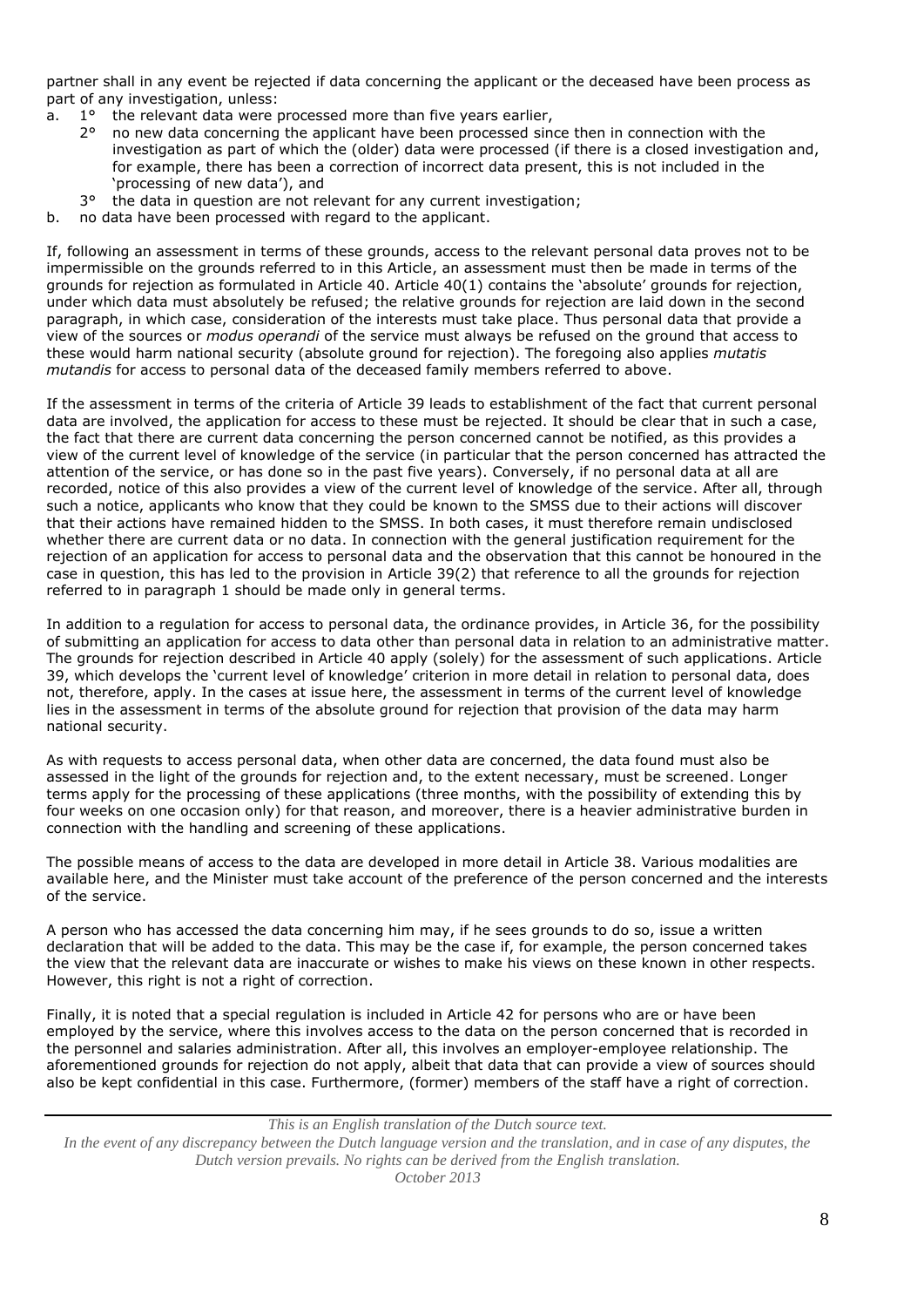# **2.8. Security investigations**

Conducting security investigations is one of the tasks of the SMSS (Article 3(1)(b)). Chapter 8 lays down the rules that are applicable for this. A security investigation is an investigation aimed at determining whether there are any objections from the point of view of national security to the filling of the relevant position involving confidentiality by the (candidate) confidence official in question.

Pursuant to Article 43, positions involving confidentiality are designated by national decree, containing general measures. Positions involving confidentiality may be positions in government, in the private sector or at other institutions. These positions have a common feature, namely that they offer the possibility of causing harm to national security. The rules laid down in this chapter make it clear (prohibitive provision) that positions involving confidentiality may be held only by persons who have proved, through a security investigation, not to represent a risk to national security (covering the democratic legal order, the integrity of public administration and the security and other vital (economic) interests of the Country). It is also important that a security investigation can only be instituted with the prior written consent of the person concerned. Naturally, the consequence of a refusal to grant consent to an investigation is that no appointment to the relevant position will follow. Security investigations are repeated regularly, every five years (obviously, providing that the person concerned still holds the relevant position) or on the grounds of exceptional circumstances. The consent of the person concerned is not required for a new security investigation (after five years or on the grounds of observed facts or circumstances that give rise to this) (Article 45(1)). The Minister will withdraw a certificate of no objection that has been issued if it must be assumed, on the grounds of the investigation, that it is no longer justified to retain the relevant person in a position involving confidentiality.

Furthermore, the government considers it self-evident that the competent authority or the employer is required to order the person concerned to cease his work immediately following the withdrawal of a certificate of no-objection, or its non-issue in the case of the appointment of the person concerned in anticipation of the completion of the security investigation and should then remove him from the position that he holds at the earliest opportunity. This need not mean automatic dismissal for the person concerned, but could also lead to a transfer, i.e. appointment to a position that does not involve confidentiality. Any notice of objection filed on the grounds of the failure to issue a certificate of no objection, or against the withdrawal thereof, shall be handled by the Supervisory Committee. For the record, it is noted that the security investigation and the refusal or withdrawal of a certificate of no objection is separate from the potential consequences that the refusal or withdrawal of the certificate may have, in effect, for the legal position of the person concerned. Those consequences and the right to litigate against these, or the institution of legal proceedings against these, is governed by the law on civil servants or labour law and cannot form part of action against the order to refuse or to withdraw the certificate as such.

Finally, it should be noted that pursuant to Article 44(3), rules may also be imposed by national decree, containing general measures with regard to the way in which security investigations are conducted (among other things).

# **2.9 Cooperation between services**

Chapter 9 discusses the cooperation between the SMSS and other intelligence and security services. Within the Kingdom, the SMSS will work closely with the Security Service of Curacao (VDC), the Security Service of Aruba (VDA), the General Intelligence and Security Service (AIVD) and the Military Intelligence and Security Service (MIVD). There is already a long history of cooperation between the (former) NASS, the VDA and the AIVD. Cooperation between the intelligence and security services of the Countries of the Kingdom takes place on an entirely voluntary basis. The subject of 'national security' is not included in the full list of matters for the Kingdom in the Charter for the Kingdom of the Netherlands (Charter, Articles 3 and 43(2)). Consequently, this subject can be deemed to be a matter that the individual Countries of the Kingdom represent themselves independently, pursuant to Article 41(1) of the Charter. A covenant between the new partners (Countries) within the Kingdom which includes the willingness in principle to cooperate, will provide a framework for the cooperation, including in the field of security investigations (= investigations for positions involving confidentiality). The cooperation will include the organisation of expert meetings and regular contacts between the heads of the services. The countries may also decide on ad hoc alliances with a view to implementing specific investigations and, where necessary, the services can provide each other with technical and other forms of support.

In addition to contacts with intelligence and security services within the Kingdom, the SMSS will also build up and maintain contacts with qualifying intelligence and security services outside the Kingdom. Article 47

*This is an English translation of the Dutch source text. In the event of any discrepancy between the Dutch language version and the translation, and in case of any disputes, the Dutch version prevails. No rights can be derived from the English translation.*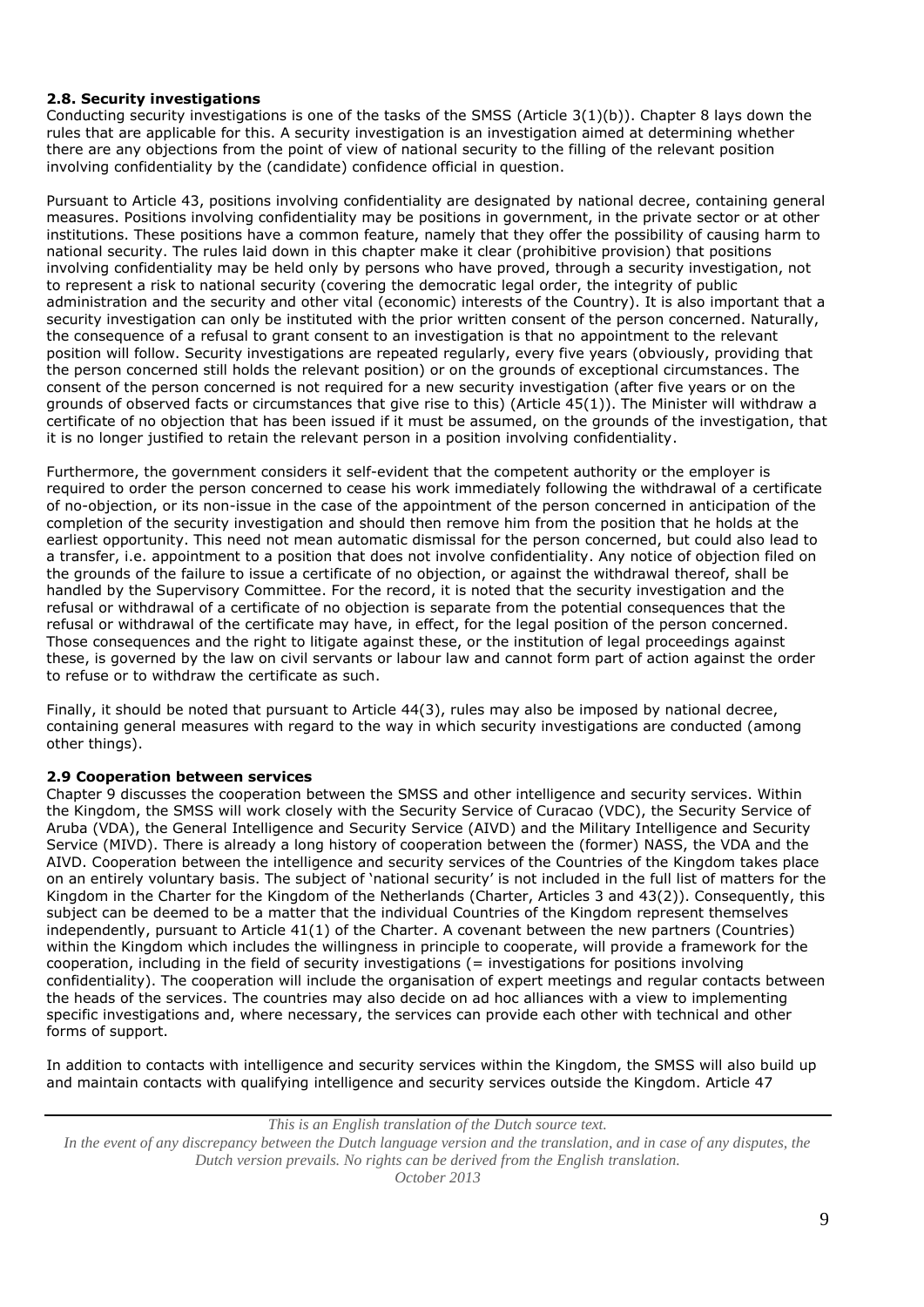provides the framework for this. In contracting alliances, as well as in determining the nature and degree of cooperation, assessments will always need to be made, partly in the light of aspects of the democratic embedding of the relevant service and the handling of human rights and the like. In relation to the 'maintenance of connections' (cooperation) with other intelligence and security services, data may be provided to these institutions (see Article 47(2) and 47(3)). This possibility of provision exists alongside that of Article 28, which regulates provision in relation to the proper performance of the SMSS's (own) tasks. Article 47 provides for the possibility of also providing data in other cases, under certain conditions, for interests to be represented by these institutions, to the extent that (1) these interests are not inconsistent with the interests that the service represents and (2) provision is not counter to the proper performance of the tasks of the service. This therefore requires assessment on a case-by-case basis. The same assessment framework is also applicable applies if these institutions are provided with technical and other forms of support (on request). The written request to this effect, with an accurate description of the form of assistance required, must be signed by the competent authority of the other service and requires the consent of the Minister.

The field of work of the SMSS lies in the interior and in general will make use of its domestic network for foreign intelligence and, to the extent that this is available, of the information obtained from the partnership with other intelligence and security services (within and beyond the Kingdom). The service will also focus independently on gathering intelligence on and in other countries in cases arising, if there is an external threat to the national security of Sint Maarten, this may even be necessary.

# **2.10. Cooperation with other institutions**

In order to structure the cooperation between the SMSS and other institutions, rules are laid down for this in Chapter 10. Particularly where institutions or organisations whose work has links with that of the SMSS are involved, it is necessary to avoid duplication or even working at cross purposes. In order to avoid this, structured forms of consultation, cooperation and exchanges of information have been created in many democratic countries; this ordinance also provides for this. The problem of restricted lines of communication with other sectors of the government arises with all government services, but failure to provide for such structures can have extremely undesirable repercussions in relation to highly sensitive material such as that with which the SMSS works. Because of the great importance of preventing such consequences, a number of consultative and cooperative relationships are therefore required by law.

Firstly, this concerns the cooperation between the SMSS and the Department of Public Prosecutions. Both institutions have their own tasks, powers and working methods, which are laid down in law. These must also remain separate, but nevertheless, it is highly desirable for the optimal performance of both institutions that the head and the Solicitor-General serving in Sint Maarten, and, if necessary, the Attorney-General, conduct regular talks with each other. The ordinance also contains an obligation for regular talks, jointly or otherwise, between the Commissioner of Police, the chief public prosecutor, the inspector of customs and excise (as the person responsible for customs inspections) and the director of the service responsible for the implementation of the National ordinance admission and deportation. Obviously, these talks are subject to the provisions in Chapter 13 concerning the confidentiality obligation.

If police, customs or immigration officers acquire access to data which they should sense could be of importance for the SMSS, they must pass on these data to the head pursuant to the provisions of this Chapter, via the persons responsible for the management of their services (Article 49(3)). Through the formulation chosen, the performance of this task is covered by Article 47(1) (compliance with obligations as a good civil servant) of the National ordinance substantive civil servants' law, non-compliance with which is subject to the sanction of the application of disciplinary measures for the civil servant concerned. Moreover, Article 49(4) opens the possibility that the provision of data, as referred to here may also take place in a direct automated manner (e.g. via an online connection with these institutions). However, if provision is made for this, the technical and organisational measures still to be prescribed (partly in connection with security) must be taken.

Finally, Article 50 contains a regulation on the possibility of providing technical support, both by the service to the institutions responsible for detection of criminal offences and vice versa. A number of procedural provisions are laid down in that regard, particularly in order to secure responsibility for the actual performance of the work.

#### **2.11. Supervision of the service**

As for every other part of the machinery of government, the principle of parliamentary responsibility also applies for an intelligence and security service. In this case, Chapter 11 of this ordinance provides for an

*This is an English translation of the Dutch source text. In the event of any discrepancy between the Dutch language version and the translation, and in case of any disputes, the Dutch version prevails. No rights can be derived from the English translation.*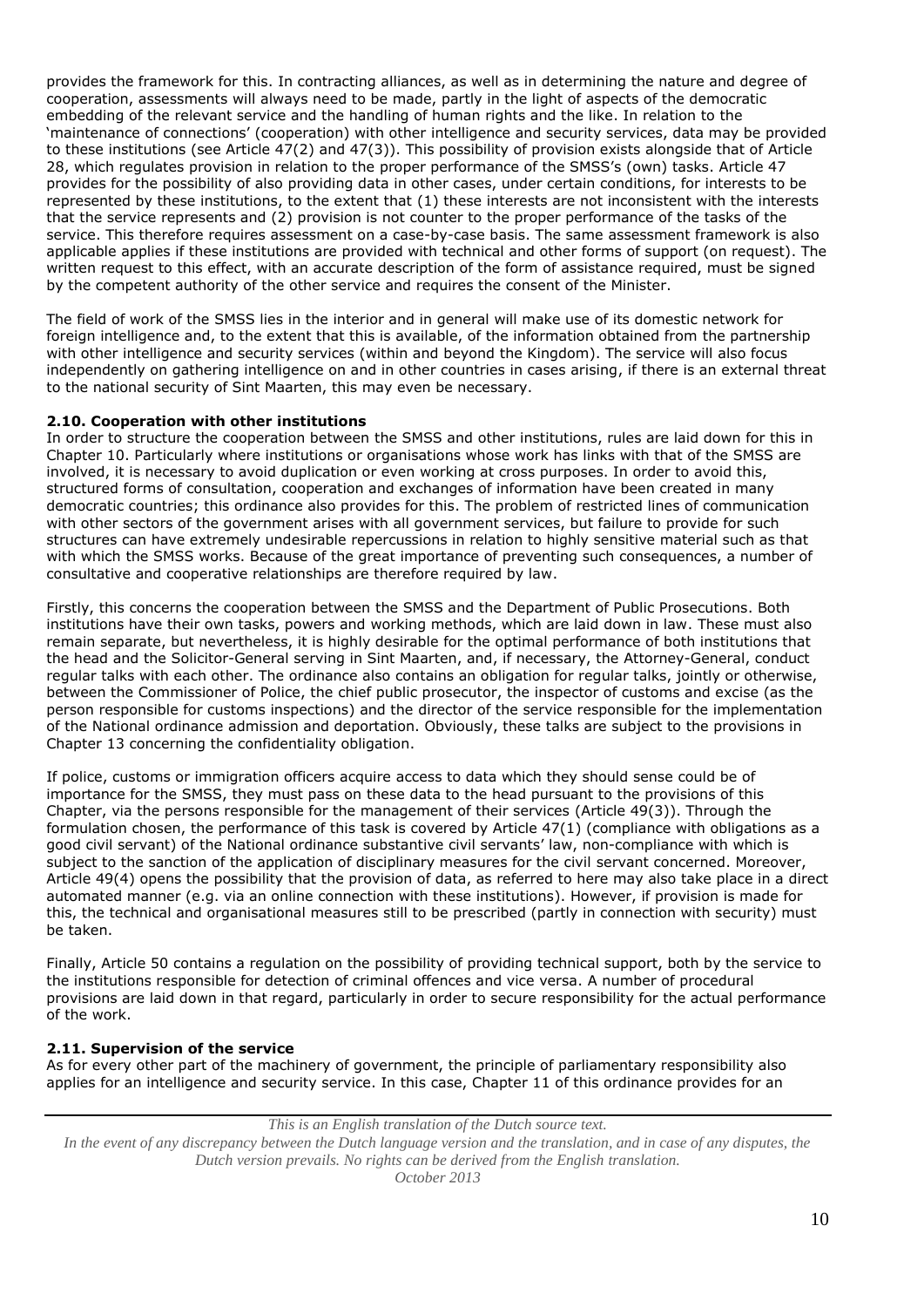accountability obligation for the activities for the SMSS for the Prime Minister, Minister of General Affairs. However, the nature of the SMSS's work means that normally, no detailed public accounting can be made. In a democratic society such as ours, however, it is necessary to also be able to subject an intelligence and security service and the minister responsible for this organisation to effective control. With this in mind, this ordinance proposes that, in addition to the general parliamentary supervision and the budget supervision, an additional control mechanism be created in the form of a Supervisory Committee. This Committee is specifically responsible for the performance of control of the way in which the SMSS performs its tasks (and exercises its powers).

Clearly, in order to perform such an important and serious task properly, this control mechanism (the Committee) must be authoritative and be able to operate entirely independently of the government. For this reason, a Supervisory Committee has been created that consists of the President of the Common Court of Justice of Aruba, Curaçao, Sint Maarten, Bonaire, Saba and Sint Eustatius, a designated member of that court and two '*qualitate qua'* members (membership linked to position), i.e. the vice chairman of the Council of Advice and the President of Parliament of Sint Maarten. In the opinion of the government, the composition of the Committee ensures that the independent view of the Committee carries the necessary weight. In connection with this, provisions are included in this Chapter to secure the integrity and impeccable conduct of the members of the Committee. Under the circumstances described in the relevant provisions, the Minister and the Minister of Justice, acting jointly, may dismiss or suspend a member of the Committee. The Committee shall have administrative support for its work (Article 55).

The ordinance assigns a number of tasks to the Committee:

- a. supervision of the legitimacy of the implementation of the provisions of or pursuant to the ordinance;
- b. the provision of information and advice to the Minister concerning the findings of the Committee, on request or otherwise;
- c. the investigation and assessment of complaints concerning the actions of the service.

Supervision of the lawful implementation of the ordinance involves supervision after the event. This supervision does not include supervision of effectiveness aspects associated with the performance of the tasks; that form of supervision lies (partially) in the hands of the General Audit Chamber. The independence of the Supervisory Committee, hereinafter referred to as 'the Committee', is reflected partly in the fact that the Committee itself decides whether and if so, which investigations it wishes to open. It does not, therefore perform its work on assignment. It may, of course, be the case that the Minister requests an investigation of the Committee; this right is even laid down in the ordinance for a majority of the Members of Parliament (Article 56(2)). Pursuant to this ordinance, the Committee is authorised to receive all required information concerning the implementation of this ordinance of everyone involved in the implementation of this ordinance, and to obtain access to the data gathered by that organisation. No government civil servant in any government service of Sint Maarten therefore has a confidentiality obligation to the Committee in relation to the Committee's tasks.

The Committee shall issue a report to the Minister on every legitimacy investigation, in which it presents its findings and makes any recommendations it may have. A number of rules for the realisation of this report are laid down in Article 56, on the basis of which the Minister has the right to respond to the findings in the (draft) supervisory report before the Committee adopts the report. This offers the Minister the opportunity to check the facts and to ensure that no state secrets are disclosed in the public section of the report. Such information may be included in a confidential section of the report. After the report has been laid down by the Committee and presented to the Minister, the Minister must present his response to Parliament within six weeks. The confidential section of the report and his response to this (also classified as confidential) may, however, be notified to the party chairmen of all the elected parliamentary parties in confidence. The party chairmen of the parliamentary parties have a statutory confidentiality obligation in that regard; they many not, therefore, disclose any of the knowledge they have acquired in that way to anyone, including, for instance, the members of their parliamentary party. In this way, therefore, full parliamentary control of the work of the SMSS can take place.

Another important task assigned to the Committee concerns the investigation and assessment of complaints concerning the actions of the service. Article 58(1) provides that anyone who takes the view that the service has behaved improperly towards him may submit a complaint in that regard to the Committee. This concerns a view of propriety or impropriety that is broader than legitimacy or illegitimacy alone; it may, for instance, also concern the way in which citizens have been treated by the service. The broad powers of the Committee (see Articles 59 and 60) ensure effective handling of serious complaints. Moreover, Article 64(3) of the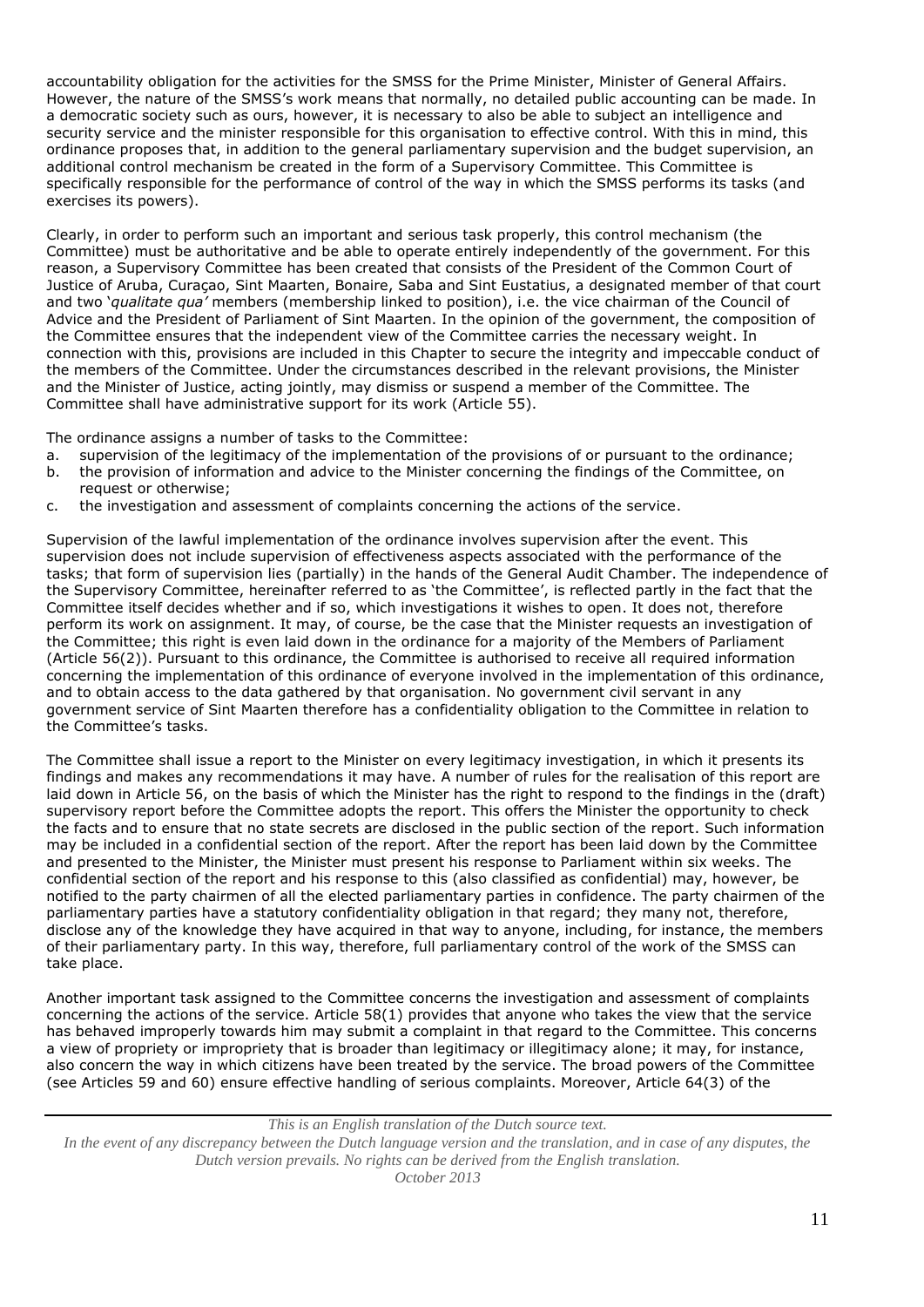ordinance is likewise applicable to the decision that the Committee issues with regard to the complaint. This means that such a (public) decision may not provide any insight into the means deployed by the service in concrete cases (*modus operandi*), confidential sources used by the service or the current level of knowledge of the service. A statutory confidentiality obligation exists in that regard (see, *inter alia*, Chapter 13). However, the Committee does not act as a judicial body, but only investigates the complaint, makes its decision on this and advises the Minister with regard to the question of which consequences its decision should have. The complainant is notified of the Committee's decision, but he final decision on the complaint remains in the hands of the Minister.

Article 57 also assigns another special task to the Committee, that of assessing a ministerial assignment at the request of the head, if the head takes the view that this assignment is counter to the tasks of the SMSS. However, it is not anticipated that a great deal of use will be made of this possibility.

For the record, we note that the formulation of the relevant Articles of this Chapter does not mean that the recommendations of the Committee need to be unanimous in order to be issued, nor that the Committee must always take a unanimous view regarding whether to exercise the powers assigned to it. The absence of statutory provisions in that regard makes this a matter on which the Committee decides for itself, on the basis of rules of order that it shall establish itself (Article 62).

Finally, each year the Committee shall publish a public report on its work, which will be made generally available (Article 61).

# **2.12. Reporting concerning performance of tasks by the service**

The Minister will account regularly to Parliament for the work of the SMSS by means of a written report (Article 64). This takes place both in public and behind closed doors. In addition to the public section, the report may contain a confidential section.

The circumstances under which the resources of the SMSS can be deployed are clarified still further in the obligation to publish a public written annual report, as laid down in Chapter 12, stating the statutory exceptions to that public disclosure. From the point of view of transparency and the application of the statutory control mechanisms, the performance of the tasks of the service should be known as far as possible. Furthermore, it must be clear and foreseeable for citizens when and through which activities they could attract the attention of the SMSS. In that regard, the statutory obligation of the service to draw up a public annual report each year on the preceding year is extremely important. The requirement is set for the contents of the annual report that these shall specifically state the priority areas on which the service focused in the preceding year, as well as the priority areas or tasks on which the service will in any event focus in the current period (the year in which the report is published).

As the Minister sends the public written report on the SMSS, which falls under his responsibility, to Parliament, there is a guarantee that there is control over the SMSS's activities by the people's representation and at the same time, the citizens are aware of the existence of such a public annual report.

The interest of the state includes the (sub) interest of national security. Information that jeopardises national security must be kept confidential at all times. In particular, this concerns data that provide an insight into a. the resources deployed by the service in concrete cases (*modus operandi*), b. confidential sources used by the service, and c. the current knowledge level of the service. After all, disclosure of the said data will mean, among other things, that an insight is provided into the technical possibilities and lack of possibilities in the exercise of special powers by a service or into the knowledge level present at the SMSS. This concerns information of an operational nature that, if it becomes known to persons or institutions that have or require the attention of the service, will enable them to develop counter-strategies, as a result of which the relevant resources can no longer be effectively deployed. Information on the confidential sources deployed by the SMSS, in particular human sources (such as agents and informants) must be kept confidential because otherwise their personal security may be put at risk. Disclosure of information that provides an insight into the current knowledge level of the service must be prevented because knowledge of this can be used to keep threats of attacks on national security secret from a service such as the SMSS. Persons and organisations that (wish to) develop activities that (could) harm the interests that the SMS was created to protect could, if they were aware of the current level of knowledge of the service, adjust their behaviour to this by concealing their work, including from the service. This would make it impossible for the service to operate effectively and to perform its statutory duties.

*This is an English translation of the Dutch source text. In the event of any discrepancy between the Dutch language version and the translation, and in case of any disputes, the Dutch version prevails. No rights can be derived from the English translation.*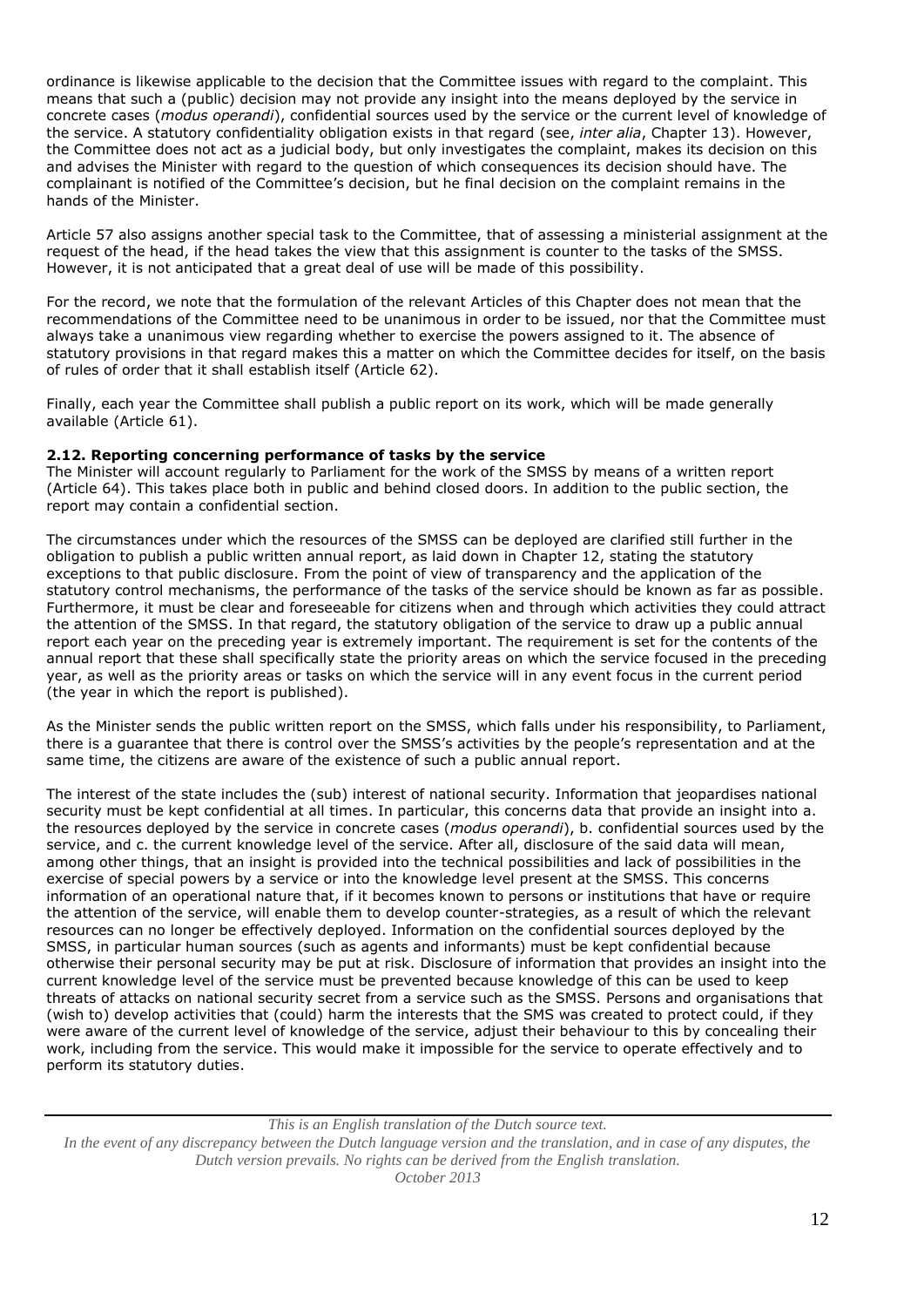The annual report presented by the Minister to Parliament is public, which means, however, that restrictions must necessarily be imposed on its contents (see the above statements in that regard). Chapter 12 makes provision for this: the data that, in view of the interest of the state, cannot be disclosed shall not be included in the public report. These and other data that cannot be disclosed, such as the confidential section of the annual report, may, however, be notified to all party chairmen of the elected parliamentary political parties in confidence (excluding the chairmen of parties that have been formed in the meantime through a split from an elected political party). It is conceivable that Parliament will form a special committee for the activities of the SMSS from among its members, in which the aforementioned chairmen of the parliamentary political parties will participate. However, it is up to Parliament to issue an order on this. In this way, parliamentary control regarding these confidential data is also assured.

# **2.13 Confidentiality**

Chapter 13 regulates the confidentiality obligation that applies for everyone involved in the implementation of this ordinance. The confidentiality obligation also applies after the said involvement has ended. In the view of the government, it speaks for itself that assurance of the confidentiality obligation imposed pursuant to Article 285 of the Criminal Code on everyone with regard to national security data, such as that which emerges in the work of the SMSS, has a heavier emphasis there than in government services in general. Moreover, in addition to the above Article, civil servants are also subject to the special confidentiality obligation laid down in Article 62 of the National ordinance concerning substantive civil servants' law. Everyone involved in the work of the SMSS in any way is subject to the obligation to protect the confidentiality of the data to which they gain access in relation to that work and of which they should be aware that these must remain confidential. If, therefore, a civil servant who is (or was) involved in the implementation of the ordinance is called to act as a witness or expert in legal proceedings, he must observe his confidentiality obligation unless the Minister has explicitly relieved him of this.

#### **2.14. Accountability provisions**

Chapter 14 lays down a number of special accountability rules concerning the SMSS. It is important that the powers assigned to the General Audit Chamber with regard to the SMSS may only be exercised by the chairman and the secretary. They may be supported in this by the civil servant responsible for the management of the accountants' service of Sint Maarten. Provision is also made that the generally binding regulations for the implementation of the National accountability ordinance only apply to the service if the implementing rules explicitly state this.

#### **2.15 Transitional and final provisions**

It is desirable to include a provision in Chapter 15 that enables action to be taken against entities that, in order to fill a vacancy that is designated as a position involving confidentiality, appoint or maintain the appointment of a person at that company or organisation concerning whom no security investigation has been conducted. The foregoing also relates to the situation in which the relevant person has not obtained a certificate of no objection, or whose certificate of no objection has been withdrawn. A similar provision is included in order to enable action to be taken against a company or organisation for failure to provide the assistance required by law in the exercise of special powers by the SMSS; this concerns the cooperation obligation in the reversal of the encryption of data (Article 21(6)) and the installation of technical facilities by the holder of a concession, as referred to in Article 2 of the National telecommunication ordinance in order to tap and record telecommunications (Article 22(2)).

The government does not rule out the possibility that, partly in response to practical experience in the implementation of this ordinance, it will find that it is desirable to impose further rules concerning the implementation of the ordinance. If other legal grounds do not already exist for this, the power for further regulation laid down in Article 73 may be used for that purpose.

#### **Financial implications**

To come

# **Article by Article section**

# **Article 3(1), opening sentence**

The term 'national security' is drawn from Article 8(2) of the ECHR, where it forms one of the objective criteria on the basis of which restrictions of the right to privacy guaranteed in Article 8 ('private and family life, home and correspondence') are permitted. Infringements of constitutional rights, such as those that take place in the exercise of the special powers of the SMSS, are permitted only if 'national security' is at stake. National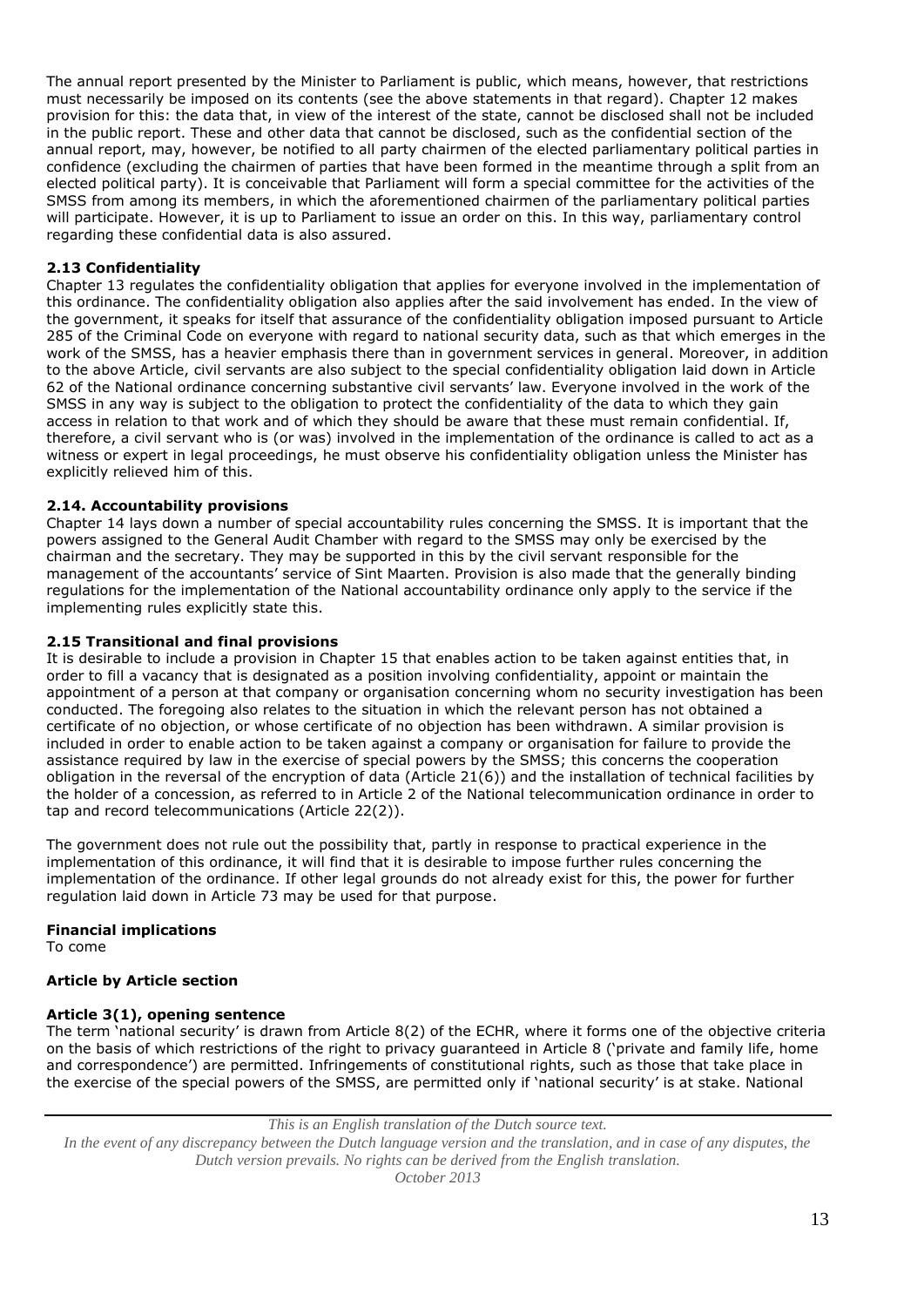security may be at stake in the following cases: the disclosure of state secrets and military secrets, the incitement to and approval of violence, the performance of terrorist activities and the publication of (confidential information in) documents that can harm the operations of the state security service of a country. Even without directly creating a relationship with Article 8 of the ECHR, in view of common parlance, the term 'national security' is a good general description of the context within which the activities of the SMSS are performed.

# **Article 10(1)(a)**

Paragraph 1(a) precisely defines the categories of persons regarding whom the SMSS is authorised to gather personal data. The list included in this paragraph is of an exhaustive character, while the descriptions in subparagraphs a and b correspond with the tasks of the service laid down in Article  $3(1)(a)$  and  $3(1)(b)$ .

# **Article 12**

The National ordinance security service provides for an exhaustive regulation for the processing of personal data by the SMSS. The National ordinance protection of personal data does not, therefore, apply.

# **Article 14(1)(b) in conjunction with 14(4)**

The party responsible for data processing is the natural person, legal entity or any other person who, or administrative authority that, alone or together with others, determines the objective of and the resources for the processing of (personal) data. A party responsible for data processing (such as a bank) is not required to provide the requested data to the service. However, if it decides to provide these data, the relevant rules laid down by or pursuant to ordinance do not apply to such provision.

# **Article 17(1)**

Paragraph 1 provides an exhaustive list of the special powers of the SMSS. Observation and recording tools, as referred to in sub-paragraph a, may include cameras and binoculars. The tracking devices, locating equipment and recording tools that may be used in relation to the special authorisation to follow natural persons or goods include the deployment of radio beacons. The tapping, recording and listening in on conversations, telecommunications or electronic data transmission with the aid of technical tools (paragraph 1(e)) covers a wide range of 'tapping possibilities' due to its formulation as free of technology as possible; however, the deployment of a technical tool must be involved. Monitoring that does not require a technical tool is not designated as a special power. Paragraph 1(g) regulates the figure of the 'agent'. An agent of the service must be distinguished from an informant. An agent is a person who is deployed on the instructions and under the responsibility of the service to gather specific information or to promote or take measures; the latter is a form of actual action that may sometimes be necessary to protect the interests to be represented by the service in relation to national security. This then concerns, in particular, nipping certain anti-democratic activities or activities harmful to national security in the bud, with the ultimate aim of the prevention of the associated risks becoming a reality. An informant is a natural person who, due to his position or capacity, has access to or can access information that could be important for a service. However, the assistance for the performance of the tasks of the service by both an agent and an informant is provided on a voluntary basis.

# **Article 22**

In view of the responsibility of the Minister of Telecommunication for the telecommunication policy of Sint Maarten, his consent is also required for tapping and recording of telecommunications, as well as the consent of the Minister responsible for the service (paragraph 1). The actual implementation of the authorisation to tap and record telecommunications requires that specific technical provisions must be realised by the concessionholder; in paragraph 2, an obligation to do so is imposed on him for that purpose.

# **Article 23**

Article 23(1) contains a special provision to allow an agent to be provided with a (false) identity. Such a false identity is, among other things, required not to betray his true background, as well as for the agent's personal security. For operations under a false identity, the person concerned must be able to dispose of identity papers based on his false identity, for example. This all requires the cooperation of various administrative authorities. Specific provisions for this purpose are laid down in Article 23(1), involving a cooperation obligation for the administrative authorities concerned as well as provision for statutory provisions that could prevent such cooperation to be set aside.

Article 23(3) provides for the possibility that an agent may be charged (instructed) to perform actions that result in assisting in the committing of a criminal offence, or in committing of a criminal offence. Such an instruction may be issued only if this is necessitated by the proper performance of the tasks of the service or

*This is an English translation of the Dutch source text. In the event of any discrepancy between the Dutch language version and the translation, and in case of any disputes, the Dutch version prevails. No rights can be derived from the English translation.*